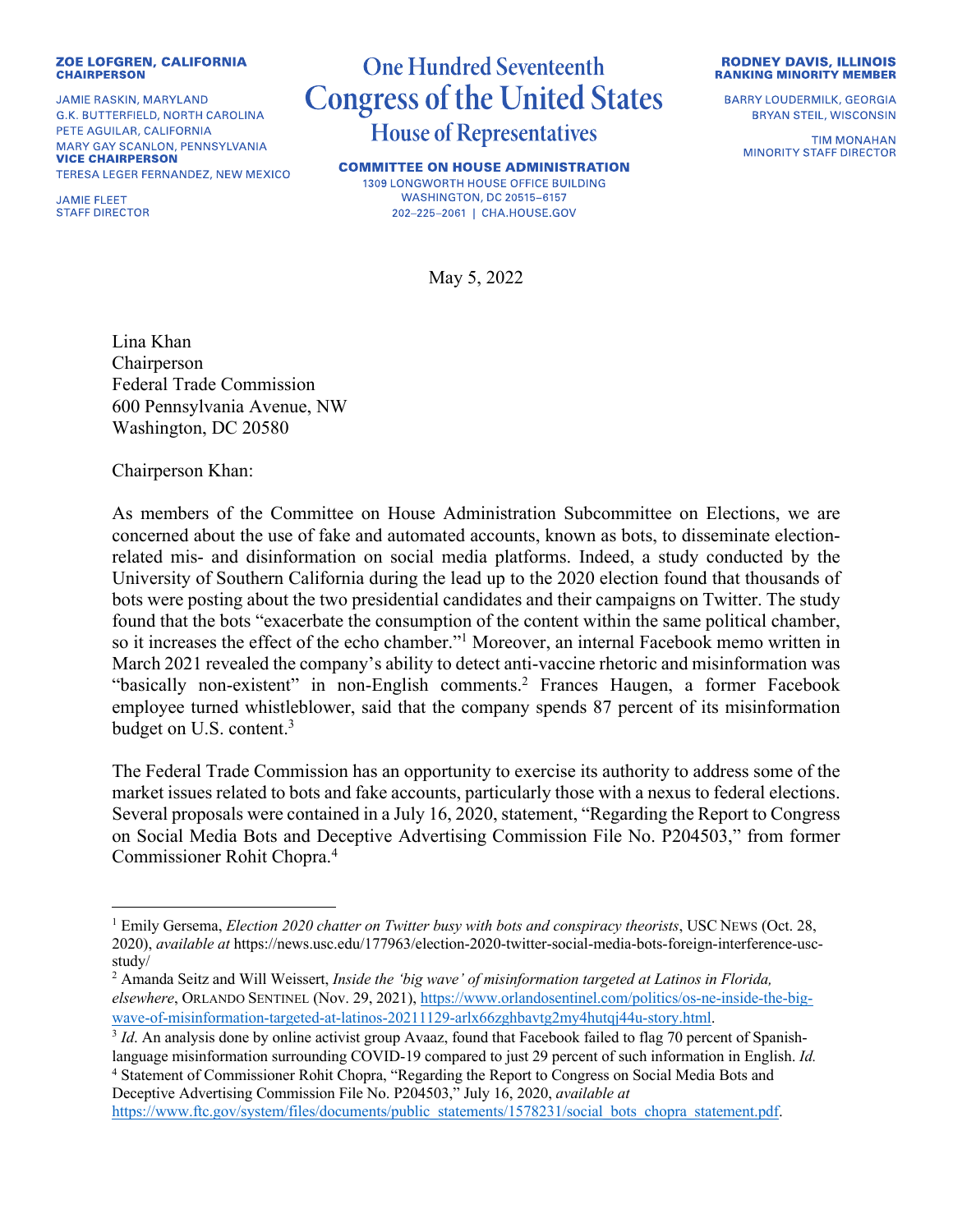We are interested to learn whether the Commission has considered exercising the authority outlined by former Commissioner Chopra. Specifically, we would like the Commission to answer the enclosed questions.

Thank you in advance for your assistance with this matter. We respectfully request your responses by May 20, 2022. If you have any questions regarding this request, please contact Committee staff at (202) 225-2061.

Sincerely,

evelected

G. K. Butterfield Pete Aguilar Teresa Leger Fernández Chair Member Member

Subcommittee on Elections Subcommittee on Elections Subcommittee on Elections

cc: The Honorable Zoe Lofgren, Chairperson Committee on House Administration

> The Honorable Darren Soto Member of Congress, Florida's 9<sup>th</sup> Congressional District

The Honorable Nanette Barragán Member of Congress, California's 44th Congressional District